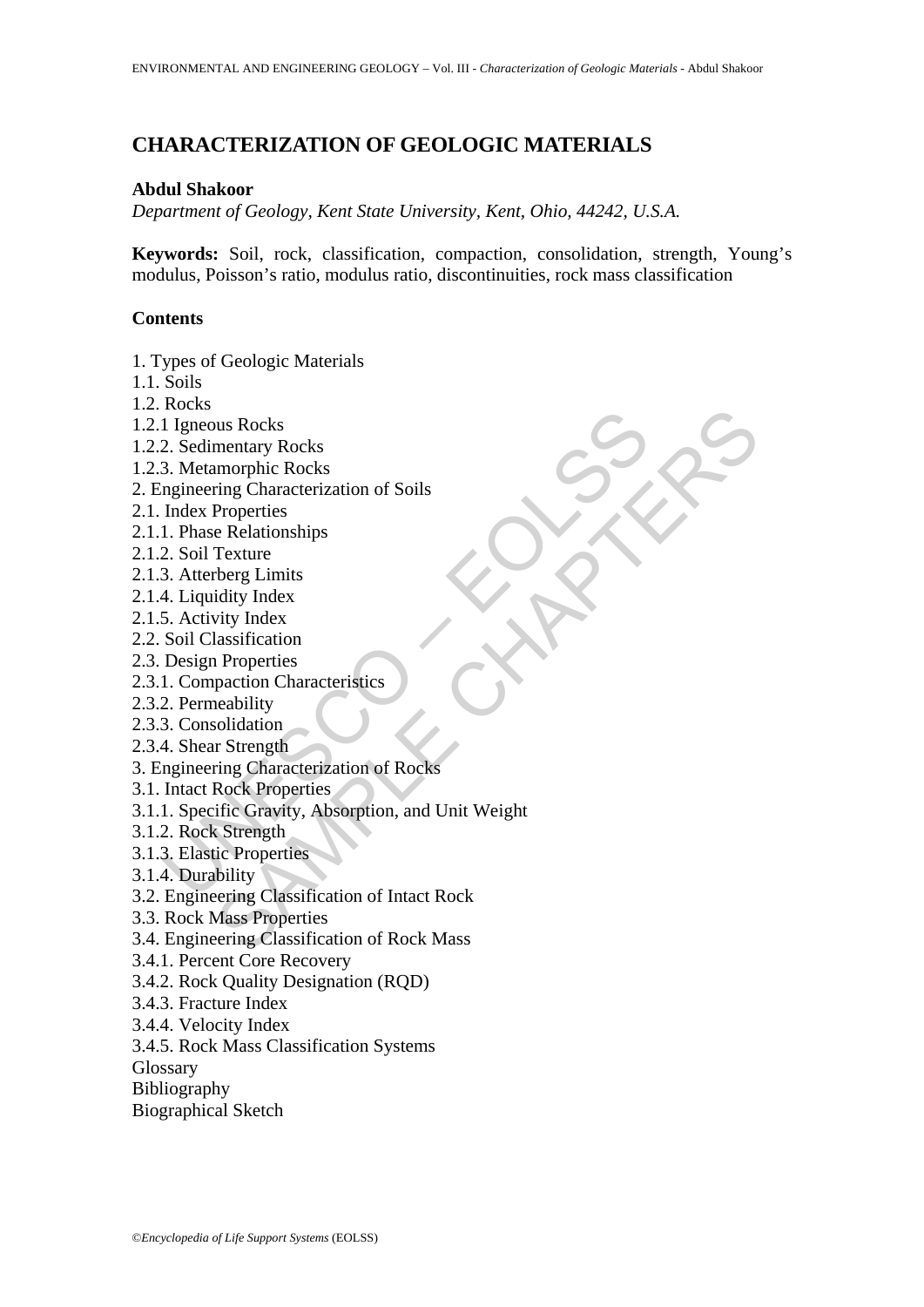### **Summary**

Geologic materials include both soils and rocks. Soils are classified as coarse-grained (sands and gravels) and fine-grained soils (silts and clays) on the basis of particle size whereas rocks are divided into igneous, sedimentary, and metamorphic based on their origin. Void ratio, porosity, water content, degree of saturation, density, grain size distribution, and Atterberg limits are the index properties used for characterization of engineering behavior of soils.

Properties of soils used for design purposes include compaction characteristics, permeability, consolidation behavior, and shear strength parameters. Rocks are characterized on the basis of properties of intact rock and rock mass. Specific gravity, absorption, density, unconfined compressive strength, tensile strength, shear strength, Young's modulus, Poisson's ratio, and durability are used for characterization of intact rock as construction material.

Rock mass properties are important for design and stability of engineering structures, and are controlled by the nature of discontinuities present in a rock mass. Rock mass classification systems, which take into account the nature of discontinuities, are used to characterize the engineering behavior of rock masses.

## **1. Types of Geologic Materials**

Ing's modulus, Poisson's ratio, and durability are used for charactering's modulus, Poisson's ratio, and durability are used for characterize as construction material.<br>
K mass properties are important for design and stabil indulus, Poisson's ratio, and durability are used for characterization of in<br>struction material.<br>properties are important for design and stability of engineering struct<br>through by the nature of discontinuities present in a Geologic materials include both soils and rocks but a well-defined boundary between them does not exist. For example, a highly weathered rock shown as a rock on a geologic map may be considered soil by a civil engineer. For the purpose of this article, a soil is defined as a loose, unconsolidated aggregation of mineral particles that can be easily separated by hand pressure or agitation in water (Johnson and DeGraff, 1988) and that can be excavated without blasting (West, 1995).

A rock, on the other hand, is a hard and compact aggregation of minerals that remains intact in water and cannot be excavated without blasting (West, 1995). Between these two end members, there is a gradation zone (glacial tills, shales, claystones, mudstones, etc.) that exhibits properties of both soils and rocks.

## **1.1. Soils**

Geologically, soils are the end products of mechanical and/or chemical weathering of rocks. Based on their mode of origin, soils can be categorized as residual or transported. Residual soils are those that remain at the place of their origin whereas transported soils are the ones that have been carried away from their place of origin by such agents as gravity (colluvial soils), water (alluvial soils), ice (glacial soils), and wind (aeolian soils).

Engineering properties of soils are closely related to their mode of origin. The residual soils are likely to exhibit a well-developed soil profile, colluvial soils are dominated by angular particles, alluvial soils are generally stratified, glacial soils can be highly heterogeneous with wide range in particle size, and aeolian soils are characterized by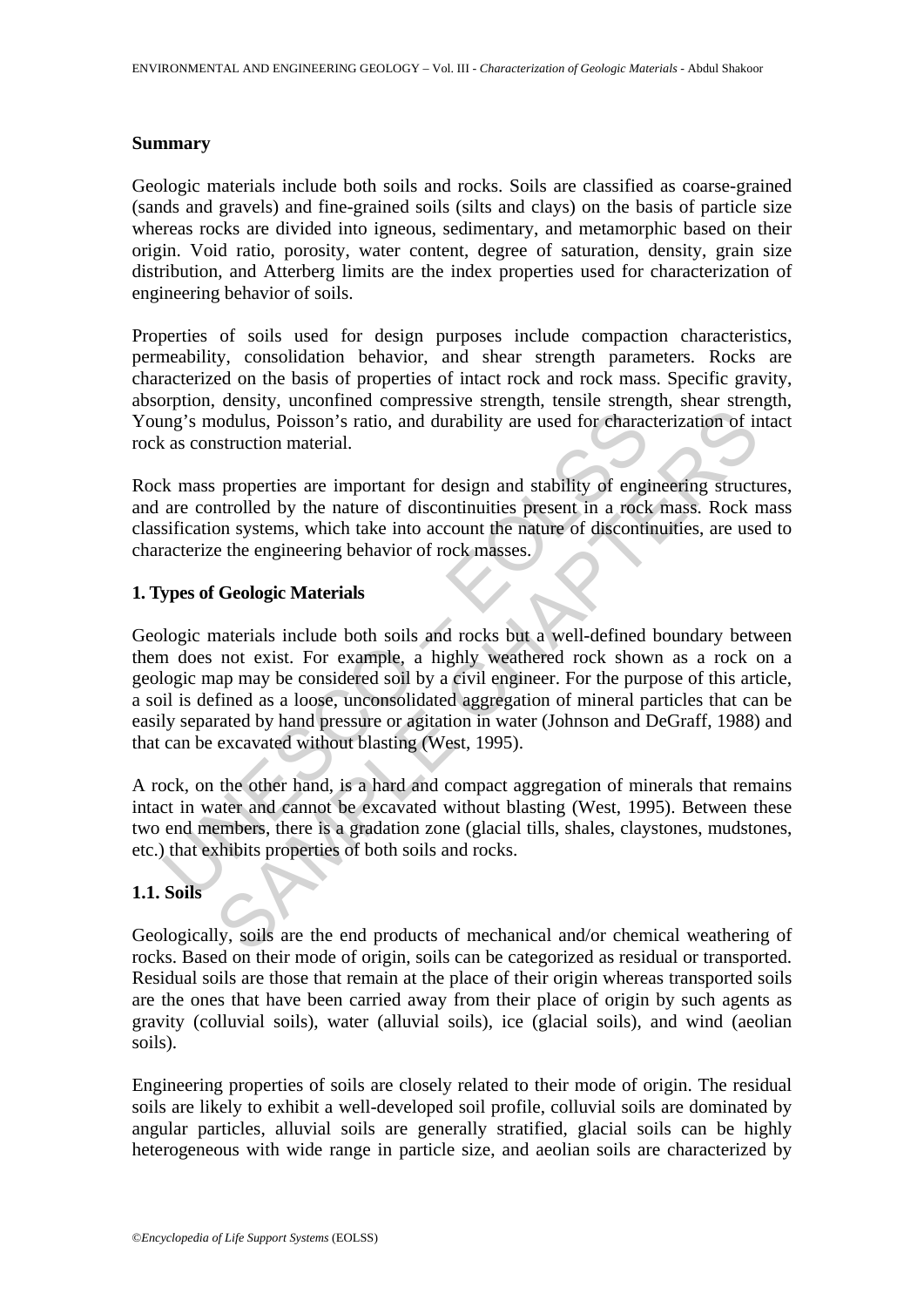uniform particle size.

## **1.2. Rocks**

Rocks are classified as igneous, sedimentary, and metamorphic on the basis of their origin. Igneous rocks are formed by solidification of molten rock material (lava or magma) upon cooling, sedimentary rocks are deposited in water in the form of layers, and metamorphic rocks are formed by the action of heat and pressure on pre-existing rocks. Detailed descriptions and classifications of these three types of rock can be found in books on physical geology. The International Association of Engineering Geology (IAEG) has also developed comprehensive classifications for igneous, sedimentary, and metamorphic rocks (IAEG, 1981) which can be useful for predicting their engineering behavior.

## **1.2.1 Igneous Rocks**

1 Igneous Rocks<br>
stated above, igneous rocks originate from the cooling of molten re<br>
ed magma when it lies below the ground surface and lava when<br>
eace. Cooling below the earth's surface is slow and results in larging<br>
on bove, igneous rocks originate from the cooling of molten rock material th<br>gma when it lies below the ground surface and lava when it extrudes on<br>onling below the earth's surface is slow and results in large crystals whe<br>th As stated above, igneous rocks originate from the cooling of molten rock material that is termed magma when it lies below the ground surface and lava when it extrudes on the surface. Cooling below the earth's surface is slow and results in large crystals whereas cooling on the surface is rapid and results in small crystal size. Depending upon the place of cooling, igneous rocks are divided into extrusive or volcanic rocks (cool on the surface; fine-grained), hypabyssal rocks (cool a short distance below the surface; medium-grained), and intrusive or plutonic rocks (cool deep down inside the earth; coarse-grained).

Igneous rocks are usually classified on the basis of their texture (size, shape, and arrangement of grains) and mineral composition. Commonly encountered igneous rocks include granite, diorite, and gabbro as the coarse-grained varieties, rhyolite, andesite, and basalt as the fine-grained equivalents, and dolerite or diabase as the mediumgrained equivalent of gabbro. Extrusive igneous rocks also include volcanic breccia and tuff that are made of pyroclastic material of varying sizes (material that is blown out in the air during volcanic eruptions).

Engineering properties of igneous rocks are related to their texture and mineral composition (West, 1995; Tugrul and Zarif, 1999). Fine-grained acid igneous rocks containing volcanic glass, opal, and chalcedony can result in alkali-silica reaction, when used as aggregate in Portland cement concrete, leading to volumetric expansion and cracking.

Coarse-grained igneous rocks have generally lower strength and abrasion resistance than fine-grained igneous rocks and are, consequently, less suitable for engineering applications (West, 1995). The mode of emplacement of intrusive igneous rocks is also significant in terms of engineering characterization (Johnson and DeGraff, 1988). Massive plutonic rocks (stocks and batholiths) tend to be more isotropic with respect to engineering properties and less problematic in engineering construction than tabular plutons (dikes and sills).

Among the extrusive rocks, those formed of lava flows are expected to be more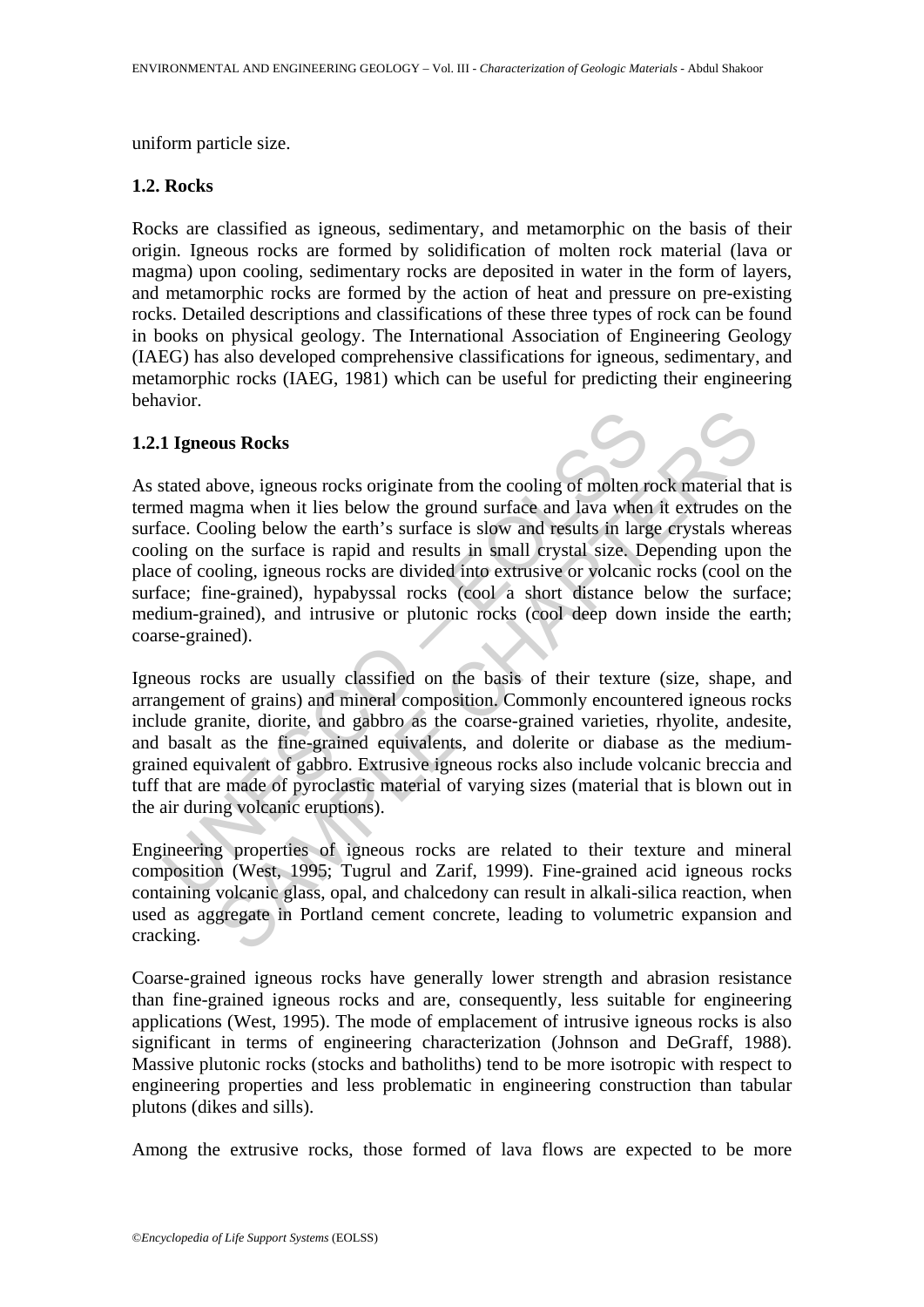homogeneous and closely jointed than the pyroclastic rocks that are heterogeneous with widely spaced jointing.

## **1.2.2. Sedimentary Rocks**

Sedimentary rocks comprise about 75% of the rocks exposed at the earth surface. These rocks are deposited as sediments in water that are later lithified through the processes of compaction, cementation, and crystallization to form the rock. Layering or stratification is the single most characteristic feature of sedimentary rocks. Based on their origin, sedimentary rocks are divided into clastic sedimentary rocks, comprised of material broken down from pre-existing rocks, and chemical sedimentary rocks resulting from chemical precipitation, both inorganic and biochemical. Breccias, conglomerates, sandstones, shales, clystones, mudstones, and siltstones are examples of clastic sedimentary rocks.

Limestones, dolomites, and evaporates belong to the family of chemical, crystalline, sedimentary rocks of inorganic nature while chalk and coal are good examples of organic sedimentary rocks. According to West (1995), the three rock types that comprise 99% of all sedimentary rocks are shales (46%), sandstones (32%), and limestones (22%).

Sedimentary rocks are extremely diverse in their texture and mineral composition. The source rock, agent of transportation, duration and distance of transportation, depositional environment, lithification processes, and type and amount of cementation all contribute to the diversity of sedimentary rocks. The diverse nature of sedimentary rocks is manifested by the extreme variation in their engineering properties.

mentary rocks.<br>
estones, dolomites, and evaporates belong to the family of chementary rocks of inorganic nature while chalk and coal are<br>
minic sedimentary rocks. According to West (1995), the three<br>
piprise 99% of all sed by rocks.<br>
Solomites, and evaporates belong to the family of chemical, crystal<br>
y rocks of inorganic nature while chalk and coal are good example<br>
dimentary rocks. According to West (1995), the three rock types<br>
99% of al Alkali-carbonate reaction, low abrasion resistance of coarse limestone aggregate, susceptibility of argillaceous carbonates, shales, and cherts to pitting and popouts during freeze-thaw cycles, low strength and high swelling potential of some shales, claystones, and mudstones, and presence of solution cavities and open fractures in limestone, are some of the problems posed by sedimentary rocks in engineering works.

## **1.2.3. Metamorphic Rocks**

Metamorphic rocks form by the action of heat and pressure on pre-existing rocks within the earth's crust. Metamorphism, which results in textural, structural, and mineralogical changes in the parent rock, can take place near igneous intrusions (contact metamorphism) or over very large areas associated with plate movements (regional metamorphism). Most regionally metamorphosed rocks exhibit foliated texture that results from arrangement of minerals in parallel planes under the influence of pressure. The foliated metamorphic rocks include slates, phyllites, schists, and gneisses. The nonfoliated metamorphic rocks include marble (metamorphosed limestone) and quartzite (metamorphosed sandstone).

Foliated metamorphic rocks exhibit directional properties. Strength, permeability, and seismic velocity are strongly affected by direction of foliation (West, 1995). Since foliation represents planes of weakness in metamorphic rocks, serious stability problems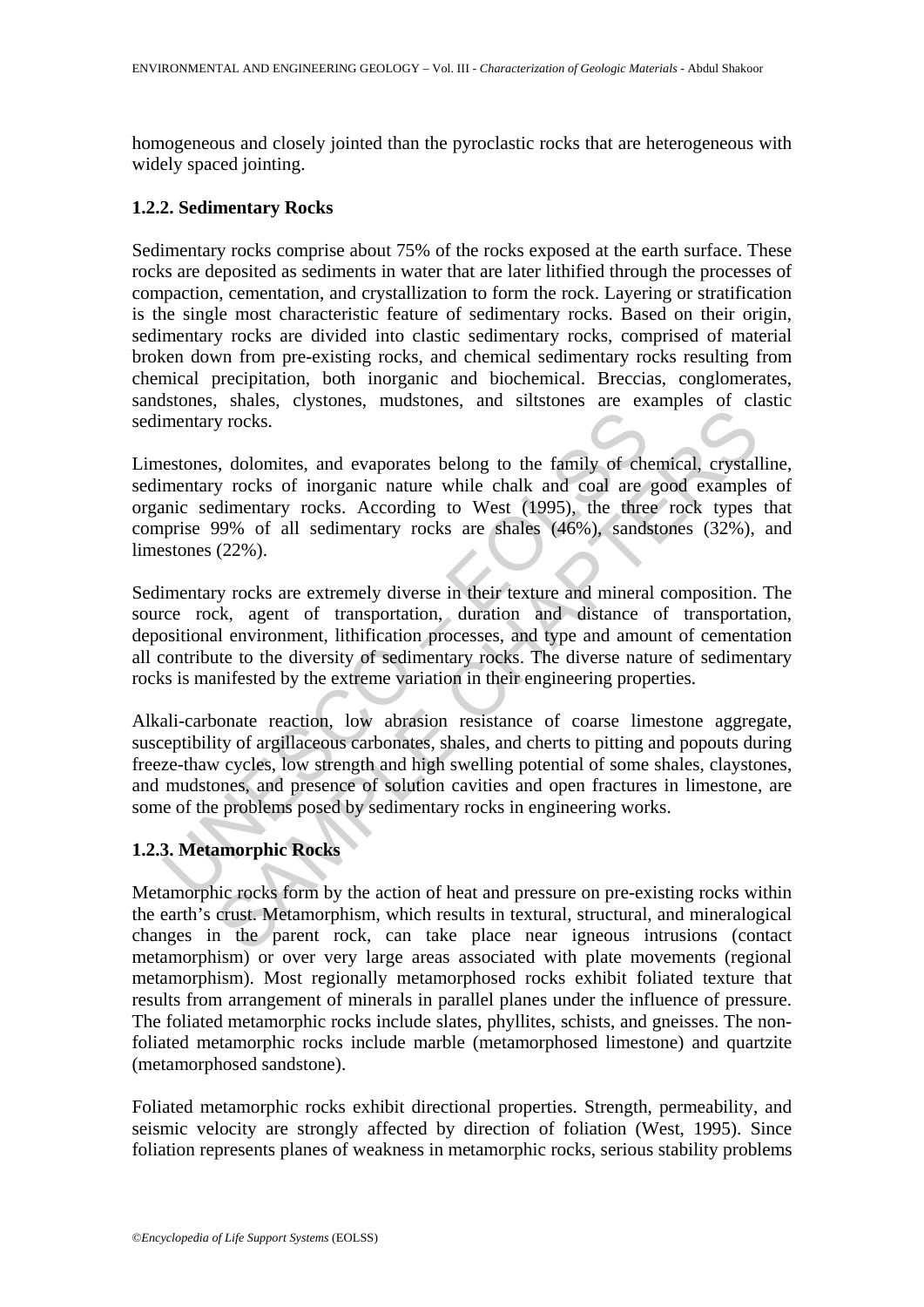can arise in projects involving slopes, tunnels, and foundations.

## **2. Engineering Characterization of Soils**

Soils constitute one of the most widely encountered materials in engineering construction. Many engineering structures are either made of soil material or they are founded on soils. The design and stability of these structures depends on the engineering properties of soils involved that, in turn, are greatly influenced by their geologic characteristics. Because of their heterogeneity, anisotropic nature, and non-linear stressstrain curves, characterization and prediction of the engineering behavior of soils is a challenging job that requires experience and good judgment. For characterization purposes, engineering properties of soils are commonly grouped into index properties and design properties.

#### **2.1. Index Properties**

#### **2.1.1. Phase Relationships**





A mass of soil commonly consists of three phases: solid mineral particles, water, and air. For a completely saturated and a completely dry soil, all voids (open spaces between solid particles) are filled with water and air respectively, and the soil mass reduces to a two-phase system. Figure 1 shows a schematic representation of the masses and volumes of various phases involved. The inter-relationships between these phases define some important index properties used for soil characterization. The symbols used in defining various properties described below are given in Figure 1.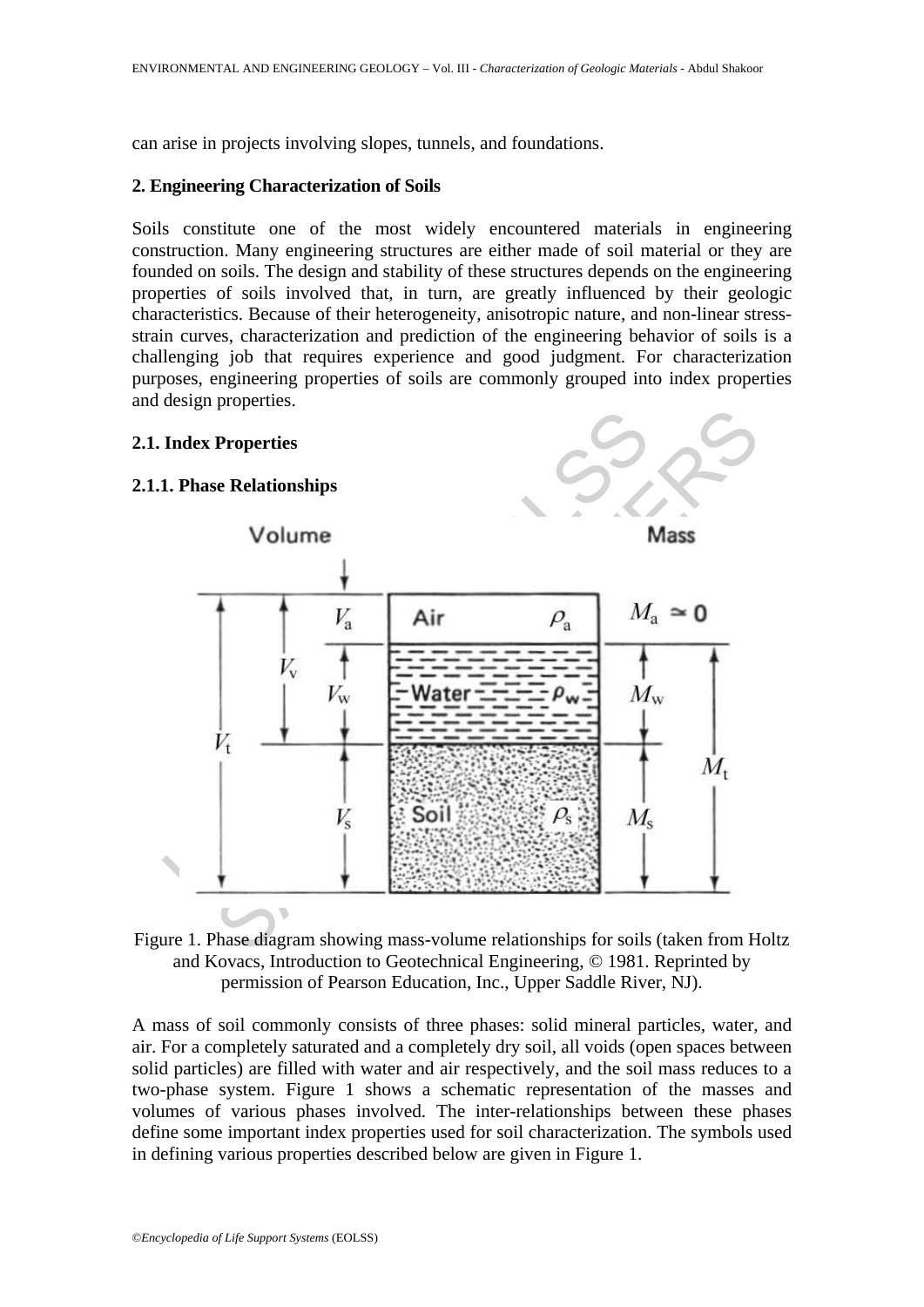*Void Ratio*  $(e)$ : Void ratio is defined as the ratio of the volume of voids to the volume of solids, expressed as a decimal  $(e = V_v / V_s)$ . The higher the void ratio, the more compressible is the soil. Typical values of void ratio can range from 0.4-1.0 for sands, from 0.3-1.5 for clays, and much higher for organic soils (Holtz and Kovacs, 1981).

*Porosity* $(n)$ : Porosity is the ratio of the volume of voids to the total volume of a soil mass, expressed as a percentage  $\{n = (V_v/V_t)100\}$ . Theoretically, porosity can range from 0-100%. Clayey soils tend to have higher porosity values (30-70%) than sandy soils (20-50%). Void ratio and porosity are related to each other as follows:

$$
e = n/1 - n
$$
\n
$$
n = e/1 + e
$$
\n(1)

 $n/1-n$ <br>  $e/1+e$ <br>  $ee$  of Saturation (S): Degree of saturation relates to the amots<br>
ls. It is the ratio of the volume of water to the volume of voicentage  $\{S = (V_w/V_v)100\}$ . The degree of saturation range<br>
pletely dry soil *saturation* (*S*): Degree of saturation relates to the amount of water in<br>the ratio of the volume of water to the volume of voids, expressed<br> $S = (V_w/V_v)100$ . The degree of saturation ranges from 0% for<br>dry soil to 100% for *Degree of Saturation*  $(S)$ : Degree of saturation relates to the amount of water in the voids. It is the ratio of the volume of water to the volume of voids, expressed as a percentage  $\{S = (V_w/V_v)100\}$ . The degree of saturation ranges from 0% for a completely dry soil to 100% for a completely saturated soil. The lower the degree of saturation of an expansive clayey soil, the more will it expand upon the addition of water.

*Water Content* (*w*): Water content is the ratio of the mass of water to the mass of solids, expressed as a percentage  $\{w = (M_{\rm w}/M_{\rm s})100\}$ . The water content for natural soils can range from 0% for a completely dry soil to several hundred percent for some marine organic clays. The higher the natural water content of a soil, the more undesirable are its engineering properties.

*Density*  $(\rho)$ : Density connects the two sides of the phase diagram in Figure1. Density is the ratio of the mass to the volume of a soil. Different types of density are used in engineering practice such as bulk density  $(\rho = M_t / V_t)$ , solid density  $(\rho_{\rm s} = M_{\rm s}/V_{\rm s})$ , dry density  $(\rho_{\rm d} = M_{\rm s}/V_{\rm t})$ , saturated density  $\{\rho_{\text{sat}}(M_s + M_w)/V_t$ , with  $M_w$  at  $S = 100\%$ , and submerged density  $(\rho' = \rho_{\text{sat}} - \rho_{\text{w}}).$ 

## **2.1.2. Soil Texture**

Soil texture relates to particle sizes and shapes as well as distribution of various sizes (gradation) in a soil mass. Based on soil texture, soils are subdivided into coarsetextured and fine-textured categories. Sands and gravels are considered coarse-textured soils and silts and clays fine- textured; the distinction between the two groups being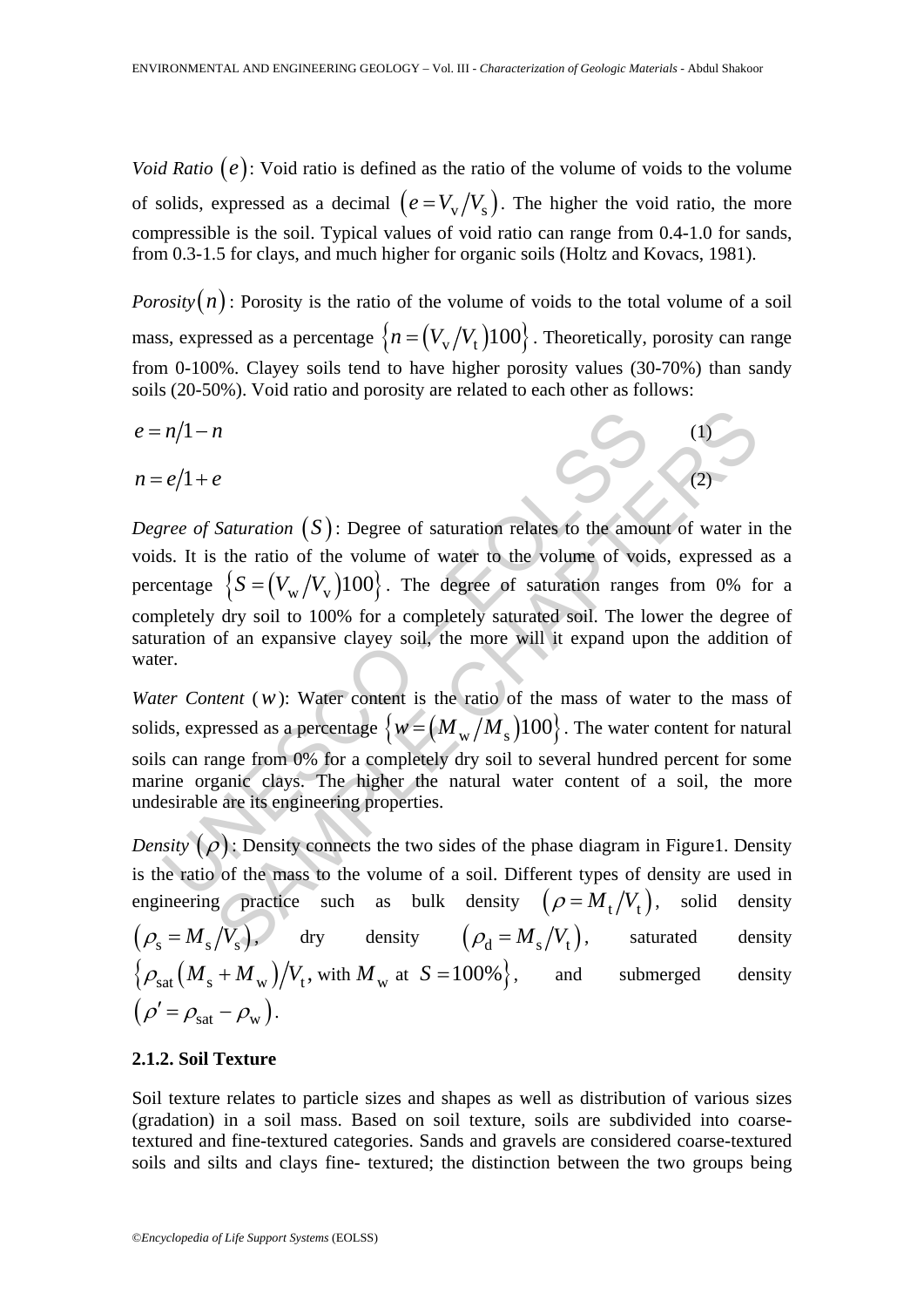whether the grains can be seen with the naked eye or not. Texture controls the behavior of coarse-grained or granular soils and water controls the behavior of fine-grained or cohesive soils.



Figure 2. Grain size distribution curves (taken from Holtz and Kovacs, Introduction to Geotechnical Engineering, © 1981. Reprinted by permission of Pearson Education, Inc., Upper Saddle River, NJ).

Particle size can vary from boulders ( $10<sup>3</sup>$ mm) to colloidal size clay material ( $10<sup>-5</sup>$ mm). Different grain size ranges are used for classification purposes by American Society for Testing and Materials (ASTM), American Association of State Highway and Transportation Officials (AASHTO), British Standards, and Unified Soil Classification System (USCS) details of which can be found in most soil mechanics books. Particle size distribution for coarse-grained soils is determined by performing a sieve analysis, using a set of standardized sieves.

The method has been standardized by ASTM and is designated as D 422 (ASTM, 1996). For the material passing the No. 200 sieve (0.074mm) and for fine-grained soils, the hydrometer analysis (ASTM D 422), based on Stokes' Law, is used. A grain size distribution curve is obtained by plotting the cumulative percent passing against the corresponding sieve sizes using a semi-log paper. Figure 2 shows the grain size distribution curves for three different soils.

A well-graded soil is the one in which all particle sizes are well represented, a gapgraded soil has certain sizes missing, and a uniformly-graded or poorly-graded soil consists predominantly of one size particles. In engineering practice, a well-graded soil is expected to exhibit the best engineering properties whereas uniformly graded soils can be problematic.

Two quantitative indices, as defined below, are commonly used to describe the soil gradation: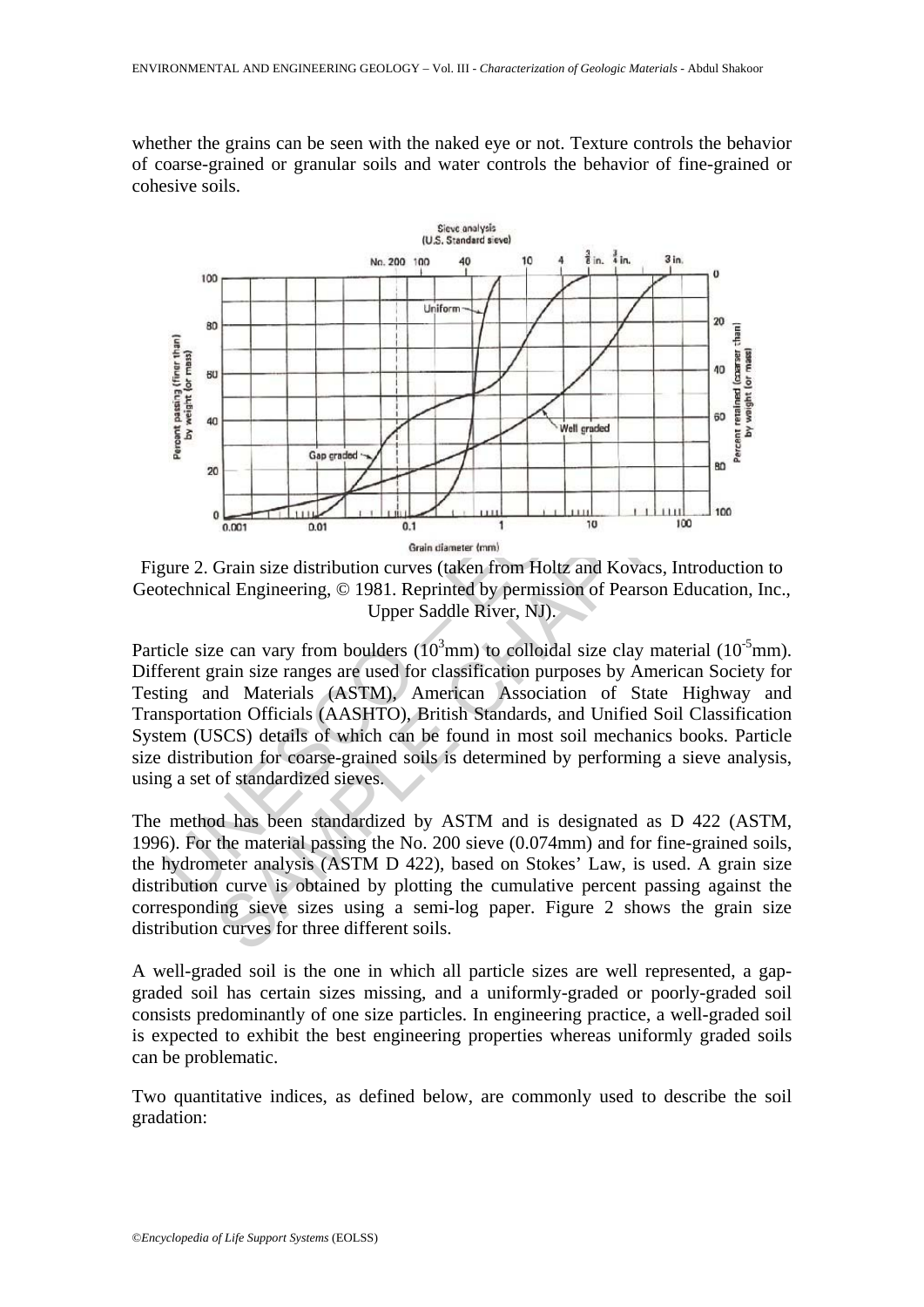Coefficient of uniformity = 
$$
C_{\rm u} = D_{60} / D_{10}
$$
 (3)

Coefficient of curvature = 
$$
C_c = (D_{30})^2 / (D_{10})(D_{30})
$$
 (4)

where  $D_{10}$ ,  $D_{30}$ , and  $D_{60}$  are particle sizes corresponding to 10%, 30%, and 60% of the soil finer than the corresponding diameter respectively (on cumulative weight percent basis).

The smaller the  $C_{\rm u}$ , the more uniformly graded the soil is. Well-graded soils have  $C_{\rm u}$ values greater than 15. Alternatively, a soil will be well graded if its  $C_c$  is between 1 and 3, and  $C_{\text{u}}$  is greater than 4 for gravels and greater than 6 for sands.

## **2.1.3. Atterberg Limits**

3, and  $C_u$  is greater than 4 for gravels and greater than 6 for sand<br>3. Atterberg Limits<br>3. Atterberg Limits<br>rberg limits, also referred to as consistency limits, represent wate<br>ked changes in physical state and engineer  $C_u$  is greater than 4 for gravels and greater than 6 for sands.<br> **Chapter** Limits<br>
imits, also referred to as consistency limits, represent water contents at w<br>
amges in physical state and engineering behavior of fine-gr Atterberg limits, also referred to as consistency limits, represent water contents at which marked changes in physical state and engineering behavior of fine-grained soils occur. By comparing the natural water content of a soil with its Atterberg limits, one can predict its engineering behavior. Important Atterberg limits include liquid limit ( *LL* ), plastic limit ( *PL* ), and shrinkage limit ( *SL* ).

Liquid limit is the minimum water content at or above which a soil behaves as a viscous liquid and plastic limit is the minimum water content at which a soil behaves as a plastic material. Liquid and plastic limits for fine-grained soils can be determined by ASTM method D 4318 (ASTM, 1996). The numerical difference between the liquid and plastic limits is referred to as the plasticity index ( *PI* ).

 It indicates the range of water content over which a soil behaves as a plastic material. Volume of a soil continues to decrease upon drying. Shrinkage limit is the minimum water content beyond which no further reduction in volume occurs upon further drying.

Although Atterberg limits are index properties, they are extremely important in characterization of fine-grained soils as they can be correlated with almost all other engineering properties. Soils with low SL and high PI values are most prone to detrimental volume change with changes in water content.

- -
- -
- -

TO ACCESS ALL THE **34 PAGES** OF THIS CHAPTER, Visit[: http://www.eolss.net/Eolss-sampleAllChapter.aspx](https://www.eolss.net/ebooklib/sc_cart.aspx?File=E6-65-03-01)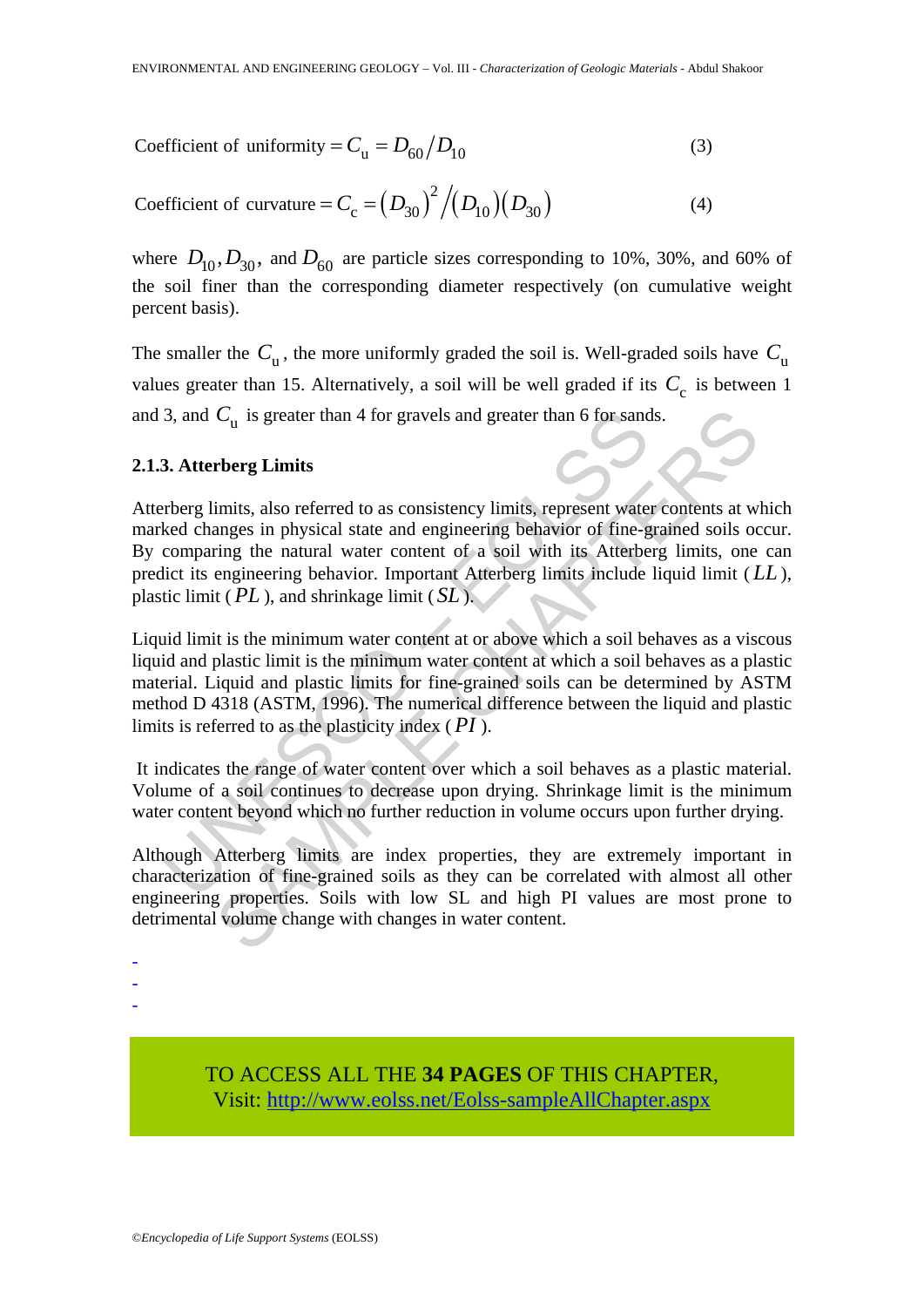#### **Bibliography**

AASHTO (1974). Standard Specifications for Transportation Materials and Methods of Sampling and Testing. American Association of State Highway and Transportation Officials, pp. 601-608. [Describes specifications and test methods for highway engineering purposes.]

ASTM (1996). *Annual Book of ASTM Standards: Soil and Rock, Building Stones*. Vol. 4.08, Section 4, American Society for Testing and Materials, Philadelphia, 1000 p. [Describes standardized procedures for determining soil and rock properties.]

Attewell P.B. and Farmer I. W. (1976). *Principles of Engineering Geology*. London: Chapman and Hall. 1045 p. [A text book containing chapters on various aspects of engineering geology.]

Barton N., Lien R., and Lunde J. (1974). Engineering classification of rock masses for the design of tunnel support. *Rock Mechanics*, Vol. 6, No. 4, pp.189-236. [A journal paper that describes a quantitative classification of rock masses to predict their behavior during tunneling design.]

Barton N.R. and Choubey, V. (1977). The shear strength of rock joints in theory and practice. *Rock Mechanics*, Vol. 10, Nos. 1-2, pp. 1-54. [A journal paper that describes and incorporates factors that influence the shear strength along joint surfaces.]

Bieniawski Z.T. (1973). Engineering classification of jointed rock masses. *Transactions S. African Institute of Civil Engineering*, Vol. 15, No. 12, pp. 335-343. [A journal paper that describes a quantitative system for rock mass classification for use in mining and other underground excavations.]

Bieniawski Z.T. (1975). The point load test in geotechnical practice. *Engineering Geology*, Vol. 9, pp. 1- 11. [A journal paper detailing the applications of point load test in geotechnical engineering.]

Bieniawski Z.T. (1978). Determining rock mass deformability: experience from case histories. *International Journal of Rock Mechanics and Mining Sciences & Geomechanics Abstracts*, Vol. 15, pp. 237-247. [A journal paper that evaluates the deformability of a rock mass on the basis of his proposed rock mass rating (RMR) system.]

Bieniawski Z.T. (1989). *Engineering Rock Mass Classifications*. John Wiley and Sons, New York, 251 p. [A reference book providing a complete comparison of various rock mass classification systems.]

Broch E. and Franklin J.A. (1972). The point load strength test. *International Journal of Rock Mechanics and Mining Sciences*, Vol. 9, pp. 669-697. [A paper that provides a description of the apparatus, test procedure, and application of the point load test by the authors who developed the test.]

In two. and Choosey, v. (1971). The slical suching the local particles and interiors, Vol. 10, Nos. 1-2, pp. 1-54. [A journal paper that describes and incomete the shear strength along joint surfaces.]<br>iawski Z.T. (1973). and Cholomy, v. (1977). The spher strength or rock joints in theory<br>facture.<br>Follom Hydro LD, Nos. 1-2, pp. 1-54. [A journal paper that describes and incorporates factors<br>then strength along joint surfaces.]<br>L.T. (1975). Cargill J.S. and Shakoor A. (1990). Evaluation of empirical methods of measuring the uniaxial compressive strength. *International Journal of Rock Mechanics and Mining Sciences & Geomechanics Abstracts*, Vol. 27, No. 6, pp. 495-503. [The paper correlates the results of point load, Schmidt hammer, and L.A. abrasion tests with unconfined compressive strength to develop predictive equations.]

Casagrande A. (1948). Classification and identification of soils. *American Society of Civil Engineers Transactions*, Vol. 113, pp.901-930. [A classic paper describing the Unified Soils Classification System.]

Coon R.F. and Merritt A.H. (1970). Predicting in situ modulus of deformation using rock quality indexes*. In situ Testing for Rock*, American Society for Testing and Materials, Special Technical Publication 477, pp. 154-173. [This article describes how the engineering index properties, such as RQD, can be used to empirically predict the in situ deformation modulus of a rock.]

Cording E.J., Hendron A.J., Jr., MacPherson H.H., Hansmire W. H., Jones R.A., Mahar J.W., and O'Rourke T.D. (1975). Methods of geotechnical observations and instrumentation in tunneling. Vols. 1 & 2, Report No. UILU-ENG 75-2022, Department of Civil Engineering, University of Illinois at Urbana-Champaign, Urbana, Illinois, 566 p. [A classic paper describing anticipated problems in tunneling as well as various instrumentation methods.]

Deere D.U. (1964). Technical description of cores for engineering purposes. Rock Mechanics and Engineering Geology, Vol. 1, pp. 16-22. [A paper describing the universally used Rock Quality Designation (RQD) and other index properties of rock mass.]

Deere D.U. and Miller R.P. (1966). *Engineering classification and index properties for intact rock*. Technical Report No. AFWL-TR-65-116, University of Illinois, Urbana, 299p. [The report describes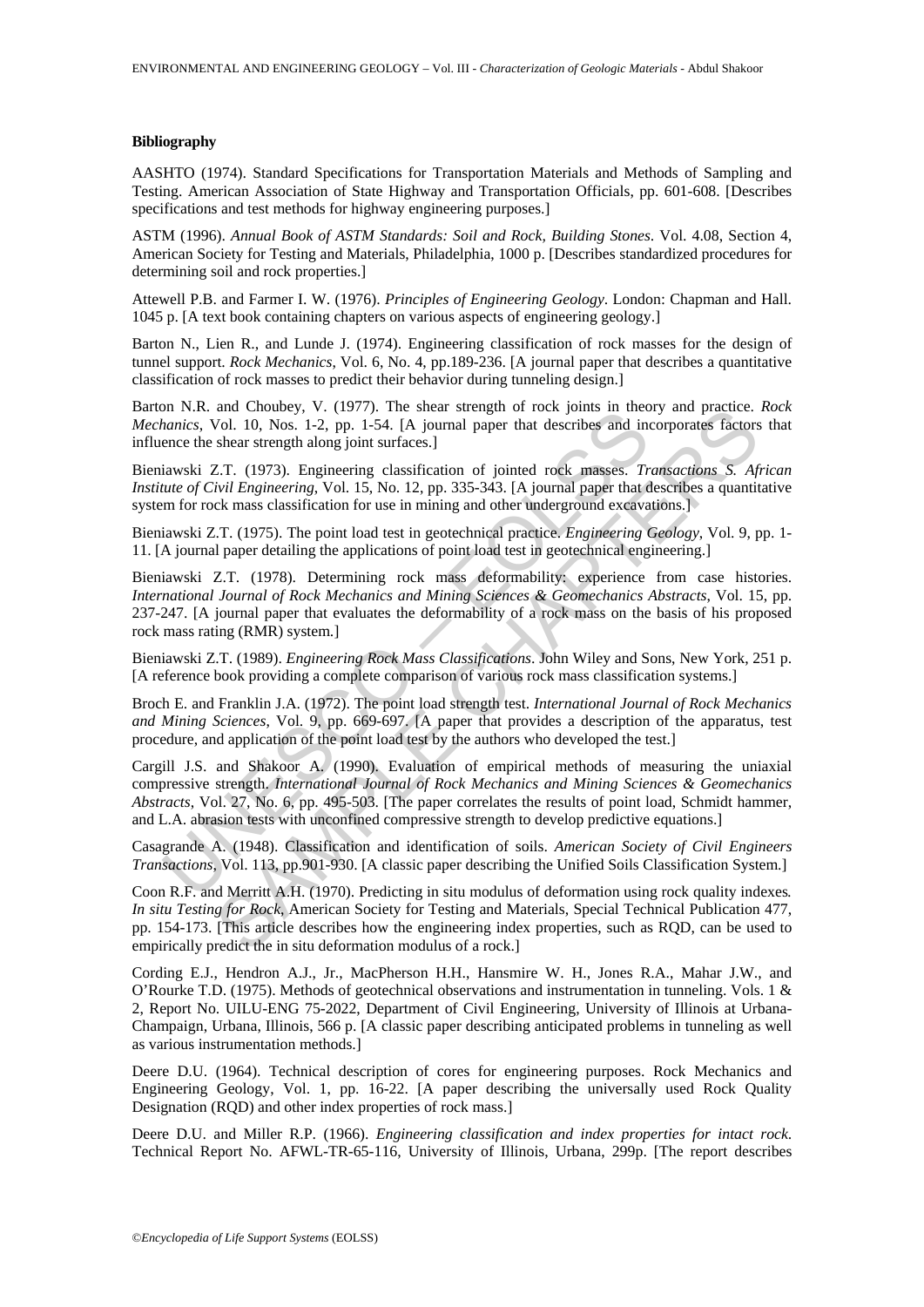classification schemes for intact rock based on compressive strength and modulus of Elasticity.]

Deere D.U., Hendron A.J., Jr., Patton F.D. and Cording E.J. (1967). Design of surface and near-surface construction in rock. *Proceedings, 8th Symposium on Rock Mechanics, American Institute of Mining*, *Metallurgy, and Petroleum Engineering,* Minneapolis, Minnesota, pp. 237-302. [A comprehensive paper on design approach for structures founded on rock.]

Dick J.C. and Shakoor A. (1995). Characterizing durability of mudrocks for slope stability purposes. In Haneberg W.C. and Anderson S.A., editors, Clay and Shale Slope Instability. *Reviews in Engineering Geology*, Vol. X, Geological Society of America, pp.131-138. [The paper describes slope stability problems in mudrocks as influenced by durability characteristics.]

Dick J.C., Shakoor A., and Wells N. (1994). A geologic approach toward developing a mudrockdurability classification system, *Canadian Geotechnical Journal*, Vol. 31, No. 1, pp17-27. [A paper relating clay mineralogy, micro-fracturing, and absorption characteristics to durability of shales, claystones, mudstones, and siltstones.]

Farmer I. (1983). *Engineering Behavior of Rocks*. Second Edition, Chapman and Hall, New York, 208 p. [A reference book on engineering properties of intact rock and rock masses.]

Fetter C.W. (1994). *Applied Hydrogeology*. Third Edition, Maxwell Macmillan International, New York, 691 p. [A standard text book on ground water.]

Franklin J.A. (1983). *Evaluation of Shales for Construction Projects: An Ontario Shale Rating System*. Report RR 229, Research and Development Branch, Ontario Ministry of Transportation, Ontario, 99 p. [This report presents a shale classification based on slake durability, plasticity characteristics, and pointload strength index.

Franklin J.A. and Chandra A. (1972). The slake durability test. *International Journal of Rock Mechanics and Mining Sciences*, Vol. 9, pp. 325-341. [Description of slake durability test by the inventors of the test.]

Gamble J.C. (1971). *Durability-plasticity classification of shales and other argillaceous rocks*. Ph.D. Thesis, University of Illinois, Urbana, Illinois, 161p. [Research dealing with classification of argillaceous rocks based on slake durability index.]

Hajdarwish A. (2006). *Factors affecting the shear strength behavior of mudrocks*. Ph.D. Thesis, Kent State University, Kent, Ohio, 258p. [Research dealing with the relationships between shear strength parameter and other geologic and engineering properties of mudrocks.]

erence book on engineering properties of intact rock and rock masses.]<br>
feference book on enginering properties of intact rock and rock masses.]<br>
or C.W. (1994). Applied Hydrogeology. Third Edition, Maxwell Macmillan Int<br> MS3). *Engineering Behavior of Rocks.* Second Edition, Chapman and Hall, New York, 2<br>
Nook on engineering properties of intact rock and rock masses.]<br>
1994). *Applied Hydrogeology*. Third Edition, Maxwell Macmillan Interna Haney M.G. and Shakoor A. (1994). The relationship between tensile and compressive strengths for selected sandstones as influenced by index properties and petrographic characteristics. *Proceedings, 7th International Congress of the International Association of Engineering Geologists*, Lisbon, Portugal, Vol. II, pp.493-500. [A paper describing the effect of absorption, density, texture, and mineral composition on strength of sandstones.]

Hoek E. and Bray J. (1981). *Rock Slope Engineering*. The Institution of Mining and Metallurgy, London, 358 p. [A classic text book on analysis and design of rock slopes.]

Hoek E. and Brown, E.T. (1980). *Underground Excavation in Rock*. The Institution of Mining and Metallurgy, London, 527 p. [A reference text on underground excavation methods and design of support systems.]

Holtz W.G. and Kovacs W.D. (1981). *An Introduction to Geotechnical Engineering*. Prentice- Hall, Inc., Englewood Cliffs, New Jersey, 733 p. [A text book on soil mechanics with many solved examples.]

International Association of Engineering Geology (IAEG) (1981). Rock and soil description and classification for engineering geological mapping report. IAEG Commission on Engineering Geological Mapping, *International Association of Engineering Geology Bulletin*, No. 24, pp. 235-274. [Description of a standard methodology for soil classification for mapping purposes.]

International Society for Rock Mechanics (1978-a). Suggested methods for determining tensile strength of rock materials. ISRM Committee on Standardization of Laboratory and Field Tests, *International Journal of Rock Mechanics and Mining Sciences & Geomechanics Abstracts*, Vol.15, pp. 99-103. [ISRM Specifications for performing tensile strength test.]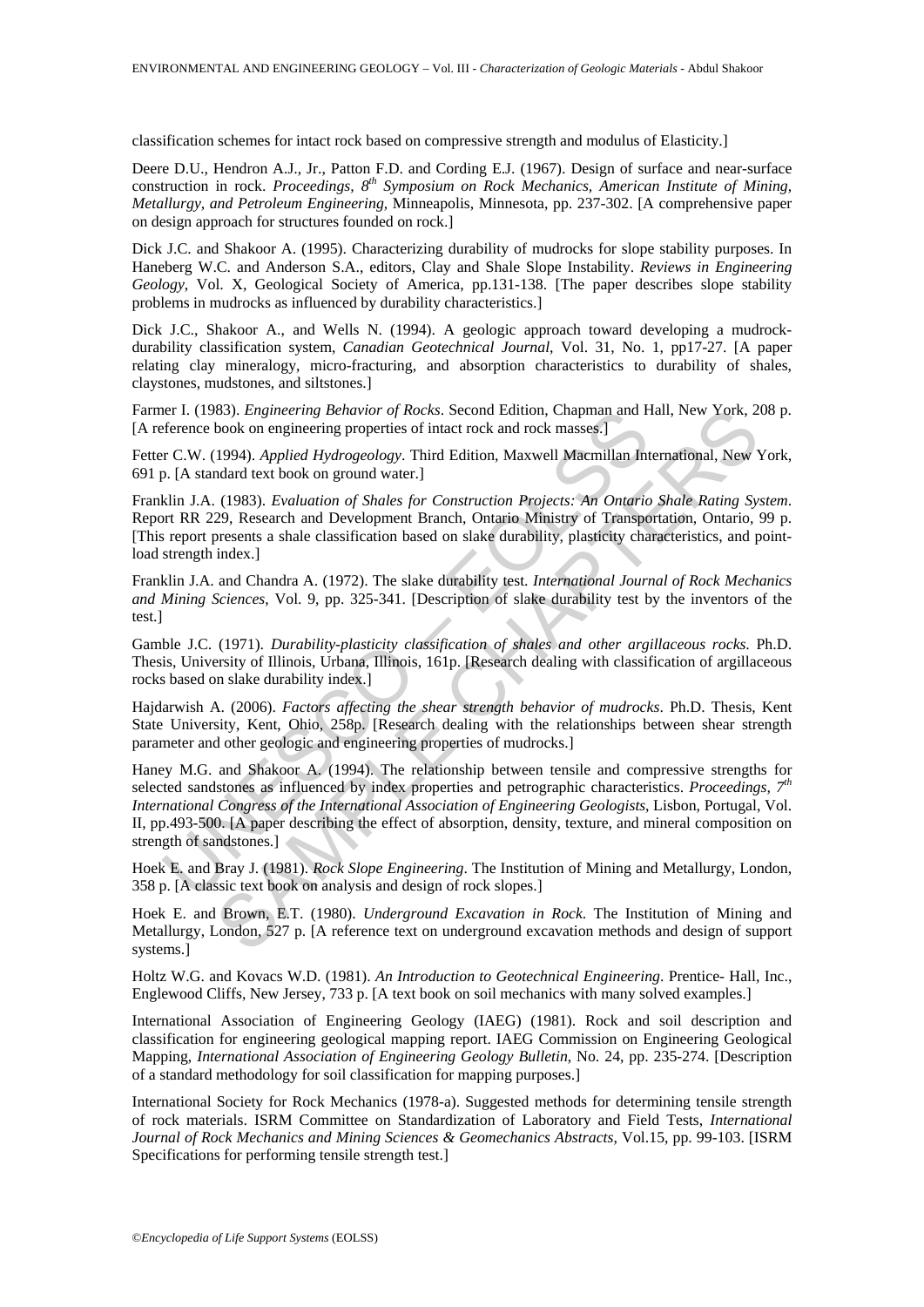International Society for Rock Mechanics (1978-b). Suggested methods for determining the strength of rock materials in triaxial compression. ISRM Committee on Standardization of Laboratory and Field Tests, *International Journal of Rock Mechanics and Mining Sciences and Geomechanics Abstracts*, Vol. 15, pp. 47-51. [ISRM Specifications for performing triaxial test.]

International Society for Rock Mechanics (1979-a). Suggested methods for determining water content, porosity, density, absorption and related properties, and swelling and slake durability index properties. *International Journal for Rock Mechanics and Mining Sciences & Geomechanics Abstract*s, Vol. 16, No. 2, Parts 1 and 2, pp. 143-156. [ISRM Specifications for a variety of tests mentioned above.]

International Society for Rock Mechanics (1979-b). Suggested methods for determining the uniaxial compressive strength and deformability of rock materials. ISRM Committee on Standardization of Laboratory and field tests, *International Journal of Rock Mechanics, Mining Sciences & Geomechanics Abstracts*, Volume 16, pp.135-140. [ISRM specifications for testing compressive strength and elastic properties of rock.]

Johnson R.B. and DeGraff J.V. (1988). *Principles of Engineering Geology*. John Wiley & Sons, New York, 497 p. [A detailed reference on engineering properties and behavior of soils and rocks.]

Mitchell J.K. (1993). *Fundamentals of Soil Behavior*. John Wiley & Sons, New York, 437 p. [A standard reference book on the engineering properties of soils, especially clays.]

Onodera T.F. (1963). Dynamic investigations of foundation rocks in situ. *Proceedings, 5th US Rock Mechanics Symposium*, University of Minnesota, Minnesota, pp. 517-533. [A paper describing the relationship between seismic velocity and properties of rock mass such as fracture spacing.]

Patton F.D. (1966). Multiple modes of shear failure in rock. *Proceedings, 1st International Congress of Rock Mechanics*, Vol.1, Lisbon, Portugal, pp. 509-513. [A classic paper that describes the concept of effective angle of friction.]

i, 497 p. [A detailed reference on engineering properties and behavior of soils a<br>hell J.K. (1993). *Fundamentals of Soil Behavior*. John Wiley & Sons, New Ye<br>ence book on the engineering properties of soils, especially cl [A detailed reference on engineering properties and behavior of soils and rocks.]<br>
(1993). *Fundamentals of Soil Behavior*. John Wiley & Sons, New York, 437 p. [A stat<br>
ko n the engineering properties of soils, especially Patton F.D. and Hendron A.J., Jr. (1972). General Report on Mass Movement. *Proceedings, 2nd International Congress of the International Association of Engineering Geology*, Canada, pp. V-GR.1-V-GR.24. [A complete report on slope movement with special treatment of groundwater effects on slope stability.]

Peck R.B, Hanson W.E., and Thornburn T.H. (1974). *Foundation Engineering*. John Wiley & Sons, Inc., New York, N.Y., 514 p. [A standard text book on foundation engineering.]

Santi P.M. (1995*). Classification and testing of weak and weathered rock materials: A model based on Colorado shales*. Ph.D. Thesis, Colorado School of Mines, Golden, Colorado 286 p. [A detailed comparison of various tests used to characterize and classify weak rocks.]

Shakoor A. and Bonelli R.E. (1991). Relationship between petrographic characteristics, engineering properties, and mechanical properties of selected sandstones. *Bulletin of the Association of Engineering Geologists*, Vol. XXVIII, No. 1, pp. 55-71.

Spangler M.G. and Handy R.L. (1973). *Soil Engineering*. Intext Educational Publishers, New York, N.Y. 748 p. [A standard text book on soil mechanics.]

Taylor R.K. (1988). Coal measures mudrocks: composition, classification, and weathering processes. *Quarterly Journal of Engineering Geology*, Volume 21, pp. 85-89. [A detailed characterization of shales, claystones, and mudstones.]

Terzaghi K. (1946). Rock defects and loads on tunnel supports. In Proctor R. V. and White T. (editors), *Rock Tunneling with Steel Supports*, published by Commercial Shearing and Stamping Company, Youngstown, Ohio, pp. 15-99. [A chapter on evaluation of rock loads on tunnel roofs and design of support system.]

Tugrul A. and Zariff I.H. (1999). Correlation of mineralogical and textural characteristics with engineering properties of selected granitic rocks from Turkey. *Engineering Geology*, Vol. 51, No. 4, pp. 303-317. [A paper describing the influence of geologic characteristics on engineering properties of granites.]

West T.R. (1995). *Geology Applied to Engineering*. Prentice-Hall, Inc., Englewood Cliffs, New Jersey, 560 p. [A standard text book on engineering geology written for both geologists and engineers.]